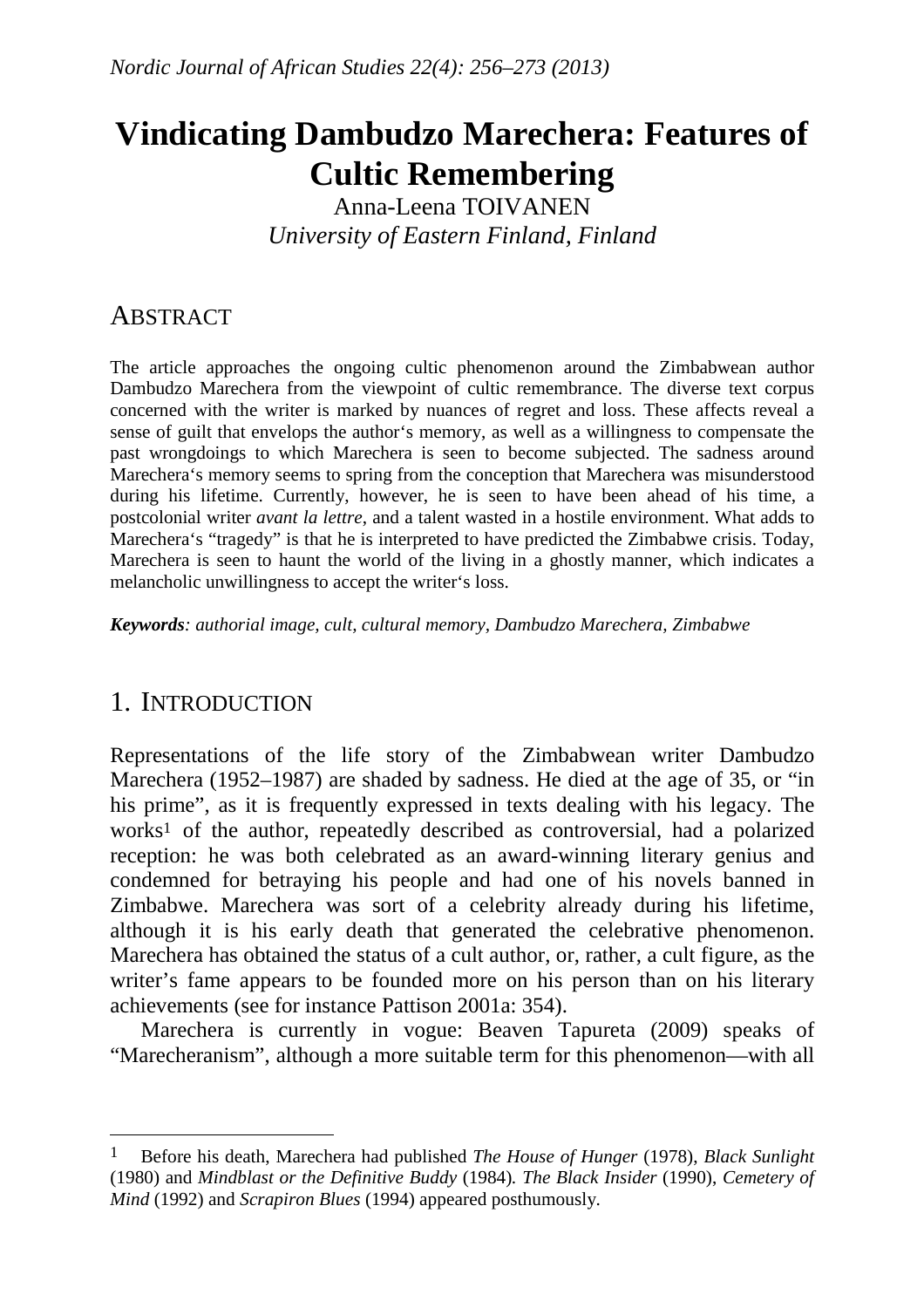the concern for the writer's persona―might be "dambudzoism".2 The manifestations of the phenomenon can be identified in several commemorations or cultural events and productions inspired by, or dedicated to, the writer.3 One can find a Marechera fan site on Facebook. In the academic world, Marechera has also gained a cult status among certain scholars. Stephen Chan (2003: 182) comments on the writer's academic popularity and defines the phenomenon as "Marechera industry", which according to him, is "sometimes facile". David Caute (2009: 149) is also concerned about the academic industry as a part of the cult phenomenon: "Marechera is nowadays in some danger of becoming essentially a figure for the academies, for thesis and postmodern critical acrobatics."

Dambudzoism has generated a wide text corpus discussing Marechera's complex public persona and the subversiveness of his poetics. In this article, however, the emphasis is on analyzing the cultural phenomenon around the author's legacy from the viewpoint of cultic remembrance. This shifts the focus from literary analysis onto the ways of remembering the author, asking how his cultic memory is constructed discursively. There seems to be a special need to remember Marechera—and to remember him in a particular way: he is represented as an outspoken rebellious visionary, a postcolonial writer *avant la lettre*, and a tragically wasted talent. What interests me in the writings on Marechera are the nuances of regret and loss that motivate the diverse text corpus concerned with the writer, and that relate to the affect of guilt which envelops his memory. A reader of Marechera's biographical accounts is frequently reminded of the matter that the writer died a lonely, unhappy man, whose work had been deemed irrelevant to the Zimbabwean nation. This "tragic end" continues to reverberate to the contemporary discussions on Marechera, forming the basis for an affect of guilt that almost elevates the writer to the position of a martyr.4 There is an endeavor to compensate the past wrongdoings by giving Marechera the appreciation he, so to speak, would have deserved during his life time.

 $\overline{a}$ 

<sup>2</sup> "Dambudzoism" is my adaptation of Roland Barthes' "*marcellisme*". *Marcellisme* refers to the audience's curiosity for Marcel Proust's biography and it differs from *proustisme* which signals an interest directed mainly at the author's production. (Barthes 1984: 319.)

<sup>3</sup> In 2009, a multi-media festival entitled *Dambudzo Marechera: A Celebration* was organized in Oxford. The event was motivated by the need "to recuperate the memory of the author in the place where his writing first emerged and that is imprinted on a number of his early texts" (Cairnie & Bucherova 2009: 19). In 2012, a book with audio-visual component based on that festival was published. While the volume is beyond the scope of the present analysis, its cultic motivation is acknowledged.

<sup>4</sup> György Tverdota (1994) has discussed the aspect of martyrdom in guilt-motivated cults, and observes that the life of the cult object is represented as a continuous, hopeless struggle; a feature that informs the Marechera cult, too.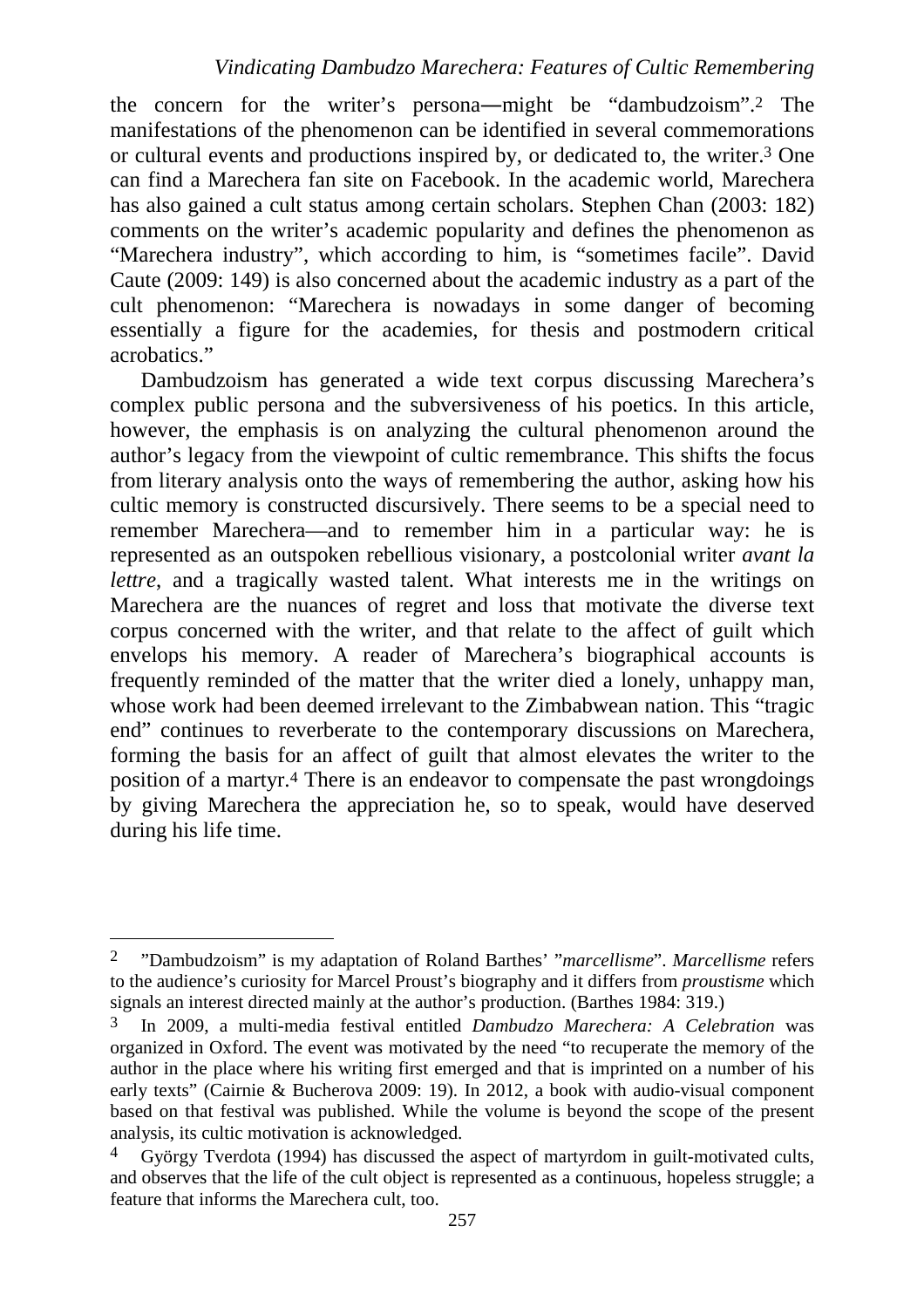$\overline{a}$ 

### 2. CULTS: PRACTICES OF SENSE-MAKING

As Péter Dávidházi (1998: 7) and Matt Hills (2002: xi) have observed, to give the concept of cult one all encompassing definition is not only hard, but also useless, since every cult phenomenon should be scrutinized in its own, specific context. While I agree on this, I find Michel Contat's (1994: 123–124) definition of a literary cult illuminating in respect of the Marechera phenomenon, where the boundary between the writer's person and his works is constantly wavering:

When a writer becomes an object of cult, the literary text ... tends to take the function of a source book on the writer and, the other way around, the cult writer becomes a hero, or even a role model; he becomes a fictional character. A literary cult thus disturbs the boundaries between history and literature (my translation).

In addition to this, some other central elements of cultic phenomena can be pointed out. The concept has primarily to do with "devoted following" (Whissen 1992: xv). Besides the important aspect of devotedness, if not fanaticism5, cults often have a subcultural dimension6, meaning that the cult objects provide the followers with a means of distinction from the hegemonic culture. The aspects of community and identity are important in cultic phenomena as the cult object opens up a source of identification. The cult object can function as a uniting factor that generates a sense of belonging to a specific community. (Saresma and Kovala 2003: 9–14.)

Cult objects are always constructs whose coming into being requires acceptance and investment on the part of the audience. In the process of cult construction, the cult object is made to bear the meanings that the followers invest in it. There are no intrinsic meanings in the cult objects; their meanings are constructed in a specific context and by a certain audience. (Grossberg 1995: 52–53; Whissen 1992: xii.) The identity function of cults is also a question of authorization, as the cult object is invested with the authority to be the followers' representative (Grossbeg 1995: 59). It is noteworthy that besides the positive identity-function typical of cult phenomena, cults can also be motivated by guilt. What is emblematic to guilt-motivated cults is that there is a need to compensate earlier wrongdoings the cult object is seen to have been subjected to. "Tragic" destiny of an artist—due to a premature death, for instance—creates a fertile breeding ground for a guilt-motivated cult. (Lahdelma 2004: 325.)

<sup>5</sup> The origins of the term "fan" are closely connected to those of "fanatic". This connection implies that, in common language, fans are often caricaturized as obsessed and hysterical crowds acting "abnormally". (Jenson 1992: 9–13.)

<sup>6</sup> Pierre Bourdieu's (1984) concept of *cultural capital* embodies the notion of taste as a means of distinction.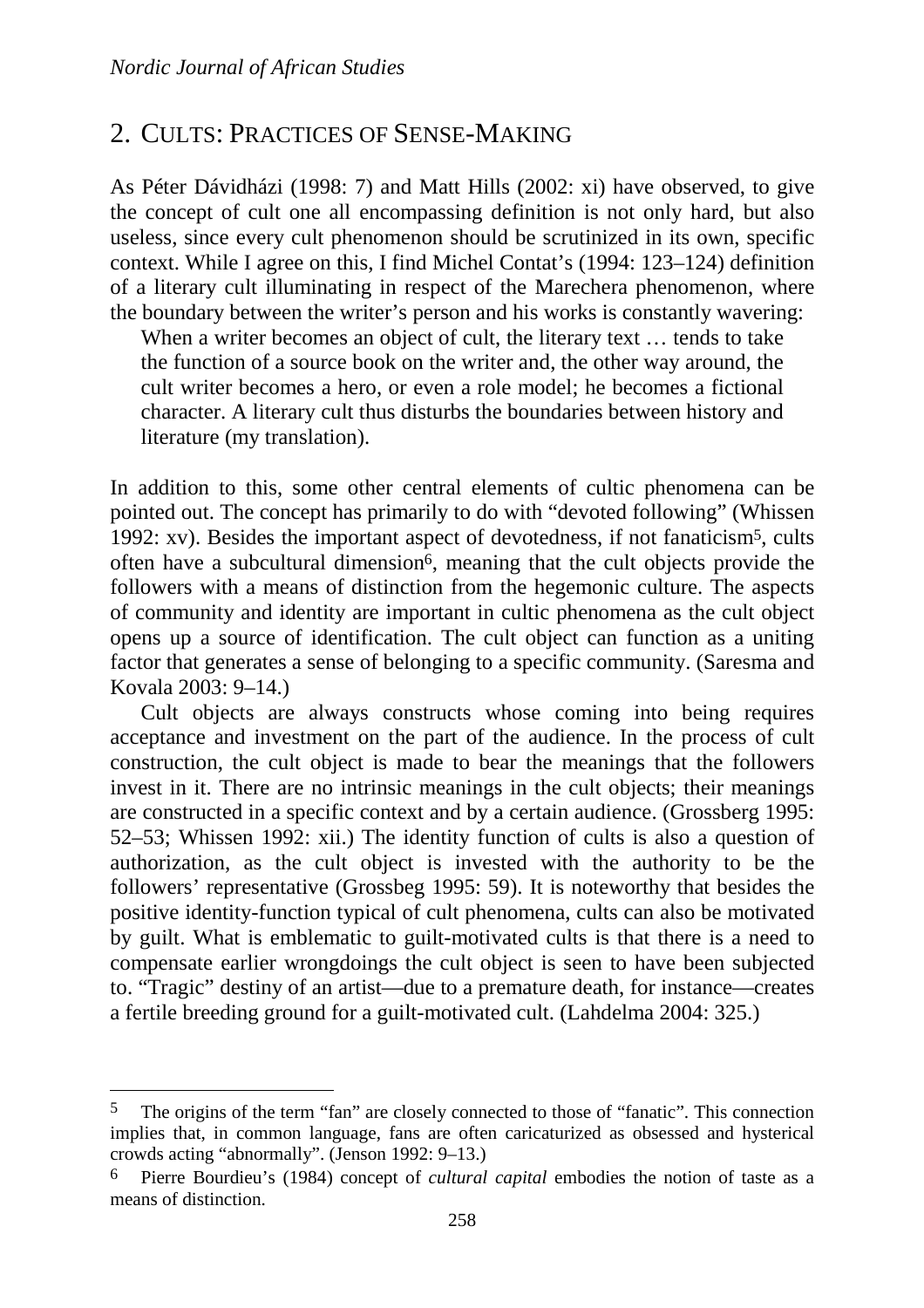The practices of cult construction take discursive and non-discursive forms. The latter include rituals, celebrations, pilgrimages<sup>7</sup>, relic worship, erection of monuments, and so on (Dávidházi 1998). Here, as I am mainly interested in the discursive dimension of cult construction, introducing the concept of *cultic discourse* or *cultic speech* is useful. Dávidházi (1998: 17–19) has analyzed cultic uses of language, arguing that cultic discourse manifests itself in quasitranscendental "glorifying statements" and "unconditional admiration" which tend to escape critical scrutiny. Hence, when observing the features of a cultic discourse, the question of "truth-value" should be set aside and the main focus placed on the discourse's motivations (Dávidházi 1998: 19). Adopting Dávidházi's approach, I dismiss the question of whether the claims on Marechera's greatness hold "true". Marechera's greatness is seen to be constructed discursively; it is not taken as the "natural property" of the writer (see Herschberg-Pierrot 1994: 114–115).

As Dávidházi's (1998) work on the Shakespeare cult demonstrates, this particular cult made use of romanticism's central notions of artistic creation, such as ingenuity. When it comes to Marechera, it is obvious that the cultic discourses around his memory draw some of their main elements from the romantic imagery: besides the frequent understanding of the writer as a genius, notions such as suffering, alienation, misunderstanding, and authenticity essentially contribute to Marechera's authorial image (Toivanen 2009). Dying young is a central element in the notion of a romantic artist-hero, and the cultic speech on Marechera is motivated by his untimely death. While the untimely death of an artist does not automatically lead to a cult status, it can bring the cult object into an enigmatic light (Hills 2002: 142) and influence the ways of speaking about it (Söderholm 1990: 100).

The concept of social memory emphasizes the constructed and communal nature of remembrance. Memories are not seen as passive objects, but as results of an active creation (Lambek 1996: 237–239). Through remembering the past is kept alive: "Collective memory becomes the creative imagining of the past on service of the present and an imagined future" (Ben-Amos 1999: 299). In order for something to be remembered, there has to be a specific need for the memory in the present context. The estimation of what is important to remember takes place in a specific social context, meaning that memories are prone to become sites of struggle. The aspects of identity and sense-making are equally central to the cult construction as they are to the practices of social remembering.

 $\overline{a}$ 

<sup>7</sup> Pilgrimage is a central cultic practice, also visible in the Marechera phenomenon: the Marechera celebration organized in Oxford in May 2009 included a "Marechera Memory Tour of Oxford". On the Marechera site on Facebook, fans are informed of the location of Marechera's grave: "If any fan of DM goes to Harare, Zimbabwe, and wants to pay their respects to DM's grave, he is buried in the Warren Hills Cemetery, Section E, No: 1237" (Facebook).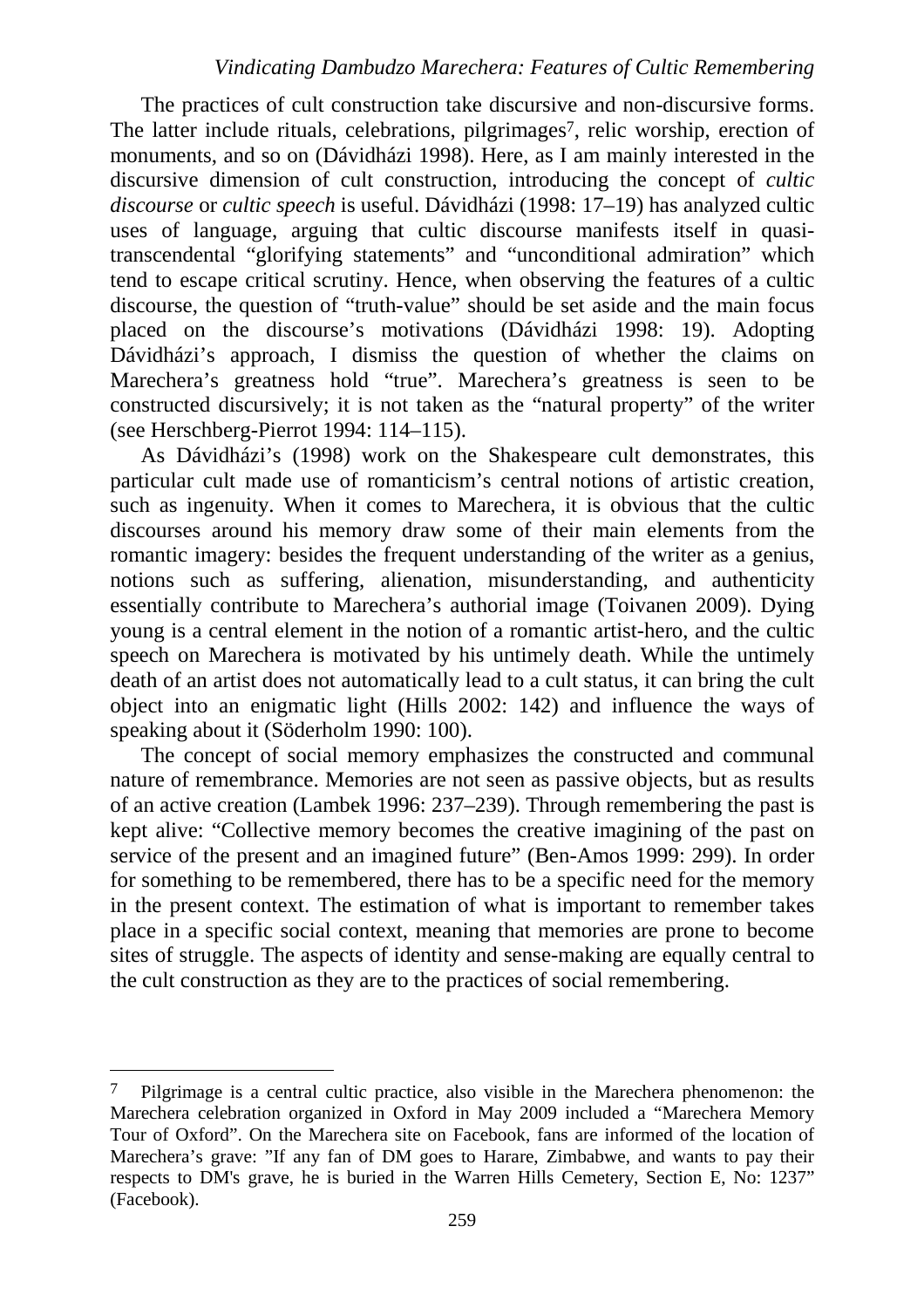$\overline{a}$ 

# 3. COMPENSATING PAST WRONGDOINGS

Marechera's reception in Zimbabwe was not always welcoming. The writer was accused of not contributing to the nation-building project with his "decadent" and "anti-African" writing.8 Marechera stated that his only commitment was to writing and that Zimbabwe simply was not ready for his vision (Reddy 1984: 64). The writer was aware of the discrepancy between his poetics and the political agenda of the new Zimbabwean nation-state and expressed his disappointment with the local publishers who, according to him, were silencing him out of the fear of publishing non-patriotic texts ("Censorship—Does it clean the Mind":6; Reddy 1984: 64). Later on Marechera's conception of being silenced and misunderstood in Zimbabwe has been adopted and frequently highlighted.9 What is common to texts discussing Marechera's negative reception is that they often have the tendency to maintain that the earlier crushing critique was based on flawed arguments, on the basis of which the writer got so unfairly judged.

An interestingly broad example of the attempts to give Marechera the "attention that he would have deserved" is the volume of compiled essays, *Emerging Perspectives on Dambudzo Marechera* (1999). The volume consists of more than twenty texts discussing Marechera, including academic articles, non-scientific essays, and even fictional texts, being thus a strong statement on Marechera's importance. At the time of its publication, the volume was one of a kind: there were no accounts on any other Zimbabwean writer to compete in scale with this one (Primorac 2006: 42). In his preface to the volume, Dennis Brutus (1999: ix) articulates the motive implicitly shared by the essays by stating that, "This book may well mark the turning point in [Marechera's] critical reputation." The volume's editorial introduction sets as its starting point the interrogation of the idea of Marechera's anti-Africanness. The introduction is entitled "The Man Who Betrayed Africa?"; a question that gets its explicit answer at the end of the chapter: "To say Marechera betrayed Africa is *of course* absurd"(Chennels and Veit-Wild 1999: xi, xix, emphasis mine). As the cogent *of course* suggests, there is no reason to question Marechera's ends or to represent him as a traitor. The antecedent unwelcoming critiques are vitiated by judging them as simply "absurd". The introduction captures the core of the current critical approach to Marechera by arguing that the writer was misunderstood because ahead of his time (Chennels and Veit-Wild 1999: xii). The lack of success is represented as an error from the part of the reception, failing to appreciate Marechera's talent. At large, the volume manifests an effort to rectify

<sup>8</sup> For accounts on how Marechera was critiqued by his contemporaries see Gaylard (1993); Pattison (2001b: 9–40); Shaw (1999); and Veit-Wild (2004: 176–188, 281–312).

<sup>9</sup> See e.g. Buuck (1997); Foster (1992); Gaylard (1993); Pattison (1994); Manus (2004); Shaw (1999); Veit-Wild (2006); Wylie (1991).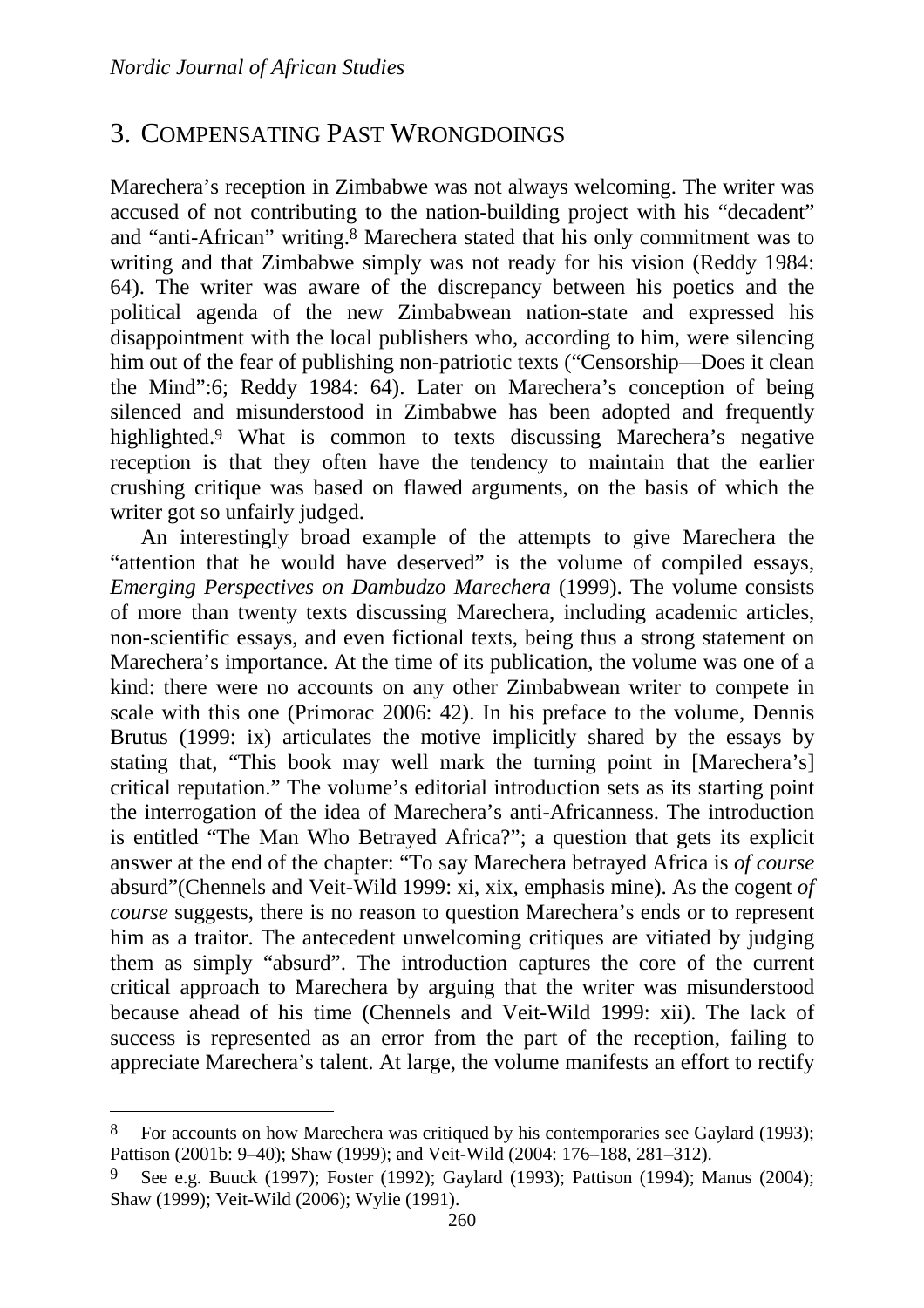the former "misreading" and to compensate this devaluation by adopting Marechera into the postcolonial literary canon. The introduction articulates this effort as follows:

One of the many *sad* aspects of Marechera's life was that he died before emergence of a sufficiently flexible literary and cultural theory which would recognize that the seeming difficulties of his writing with their loose structure and obscurity were not perverse, but grew out of the inevitable contradictions attendant upon a postcolonial world. The reception and criticism of Marechera's work deserves an important place in the canon of postcolonial theory. (Chennels and Veit-Wild 1999: xiii; emphasis added.)

Marechera was, as it is maintained here, a postcolonial writer *avant la lettre* whose writing can only be understood within a suitable paradigm. "Sadly", to echo the register of the previous citation, it is only now that Marechera can receive the comprehension of which he was deprived during his life. The tone of this train of thought is shaded by an affect of loss; Marechera's vision and talent went lost in a hostile context: "We wasted a talent", as a writer of a fan letter puts it (in Veit-Wild and Schade 1988: 12). As a whole, *Emerging Perspectives*  makes an effort to compensate the past wrongdoings and to vindicate Marechera. The volume can be seen to be motivated by a cultic impulse. From the viewpoint of remembering, the volume promotes new ways to remember the author: the memory of a traitor and a literary elitist is replaced with a memory of a great postcolonial writer whose work has proven not to be irrelevant as it was judged earlier, but, on the contrary, "too relevant" (see Shaw 1999: 17).

*Emerging Perspectives* is not a unique example of Marechera's vindication: several academic texts share the motives of apologizing and compensation. David Buuck's (1997) article highlights the conception of Marechera being marginalized in Zimbabwe. Buuck (1997: 118) points out that Marechera was writing about issues that have only afterwards been grouped under the banner of postcolonialism. What is interesting in Buuck's text is the suggestion that Marechera has also been marginalized in the field of postcolonial literary studies, which Buuck interprets to be resulting from the writer's class position (Buuck 1997: 129–130). The article's concluding words articulate the need to give Marechera the attention he was earlier deprived of: "We would do great service to Dambudzo Marechera to give him our fresh appreciation and rapt attention" (Buuck 1997: 130). In a similar vein, Gerald Gaylard's (1993) article on Marechera and nationalist criticism represents an apologia of Marechera's postcolonial poetics, Gaylard's main argument being that the writer's negative reception resulted from a hostile cultural and political environment. Gaylard (1993: 89) endorses the notion of Marechera being ahead of his time. A chapter of its own in the project of cherishing Marechera's memory is Veit-Wild's (2004) Marechera biography *Dambudzo Marechera. A Source Book on his Life and Work.* The *Source Book* has played an important role in providing the cult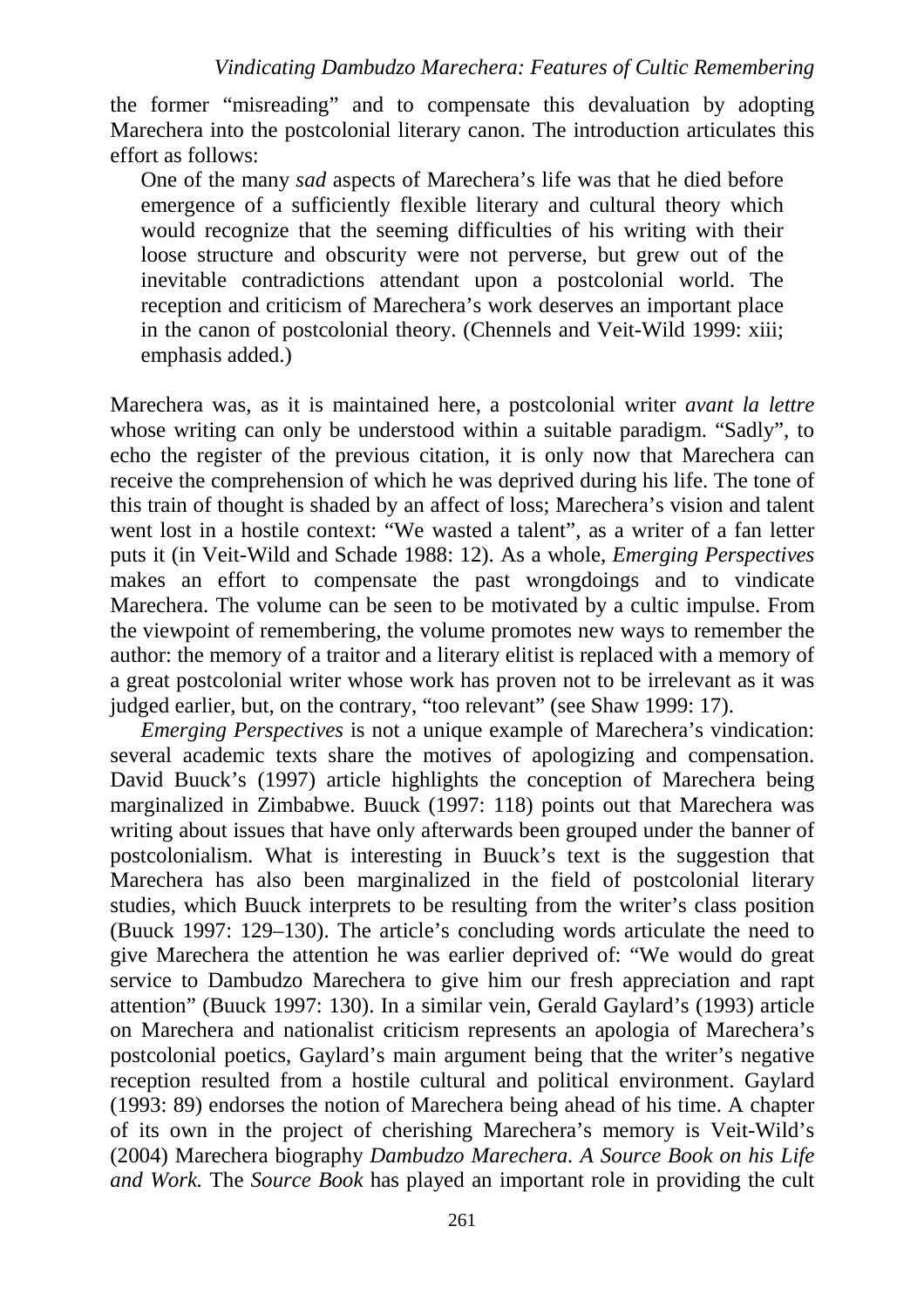construction with biographical material.10 Interestingly enough, the goal of the *Source Book*, according to Veit-Wild (2004: xiii), is to "demystify the Marechera myth." The outcome of the project, however, as Pauline Dodgson (1993: 622) has argued, is quite the contrary; the book further adds to the Marechera mythology. Another obviously cult-motivated example worth mentioning is a tribute booklet published soon after the writer's death, which seems to be tailor-made to "excite even further our interest in Dambudzo and his work" (Oguibe 1988: 1120). This commemorative work, edited by Veit-Wild and Schade (1988), includes poems, photos, interviews, tributes, and Marechera's personal documents, as well as excerpts from the writer's handwritten manuscripts, which create a special feeling of presence and intimacy, and which, according to Olu Oguibe (1988, 1120) "will most certainly interest many." More recently, reissuing David Caute's *Marechera and the Colonel*  (1986/2009) signals a continuing interest in Marechera. In the introduction Caute (2009: 1) classifies the text as a "report", which "is certainly not fiction", but "a hybrid version of 'contemporary history'." Caute (2009: 2) connects the reissue of the work closely to the Zimbabwe crisis, stating that "'Marechera and the Colonel' remains … uncannily too contemporary." *Marechera and the Colonel* interweaves the authoritarian post-independence politics and Marechera's unwelcoming reception, emphasizing that the writer was indeed persecuted in Mugabe's Zimbabwe (Caute 2009: 146). In so doing the work represents Marechera as a tragic hero-victim, through whose figure the nation's plight can be narrated. The text also contributes to the Marechera biography and myth construction.

# 4. BETRAYED SEER

 $\overline{a}$ 

Marechera was accused of having betrayed "his country and people". The theme of betrayal, although from a somewhat different angle, is intertwined with one specific element upon which Marechera's artistic image is constructed, namely his being a visionary. The notion of Marechera's propheticality stems from the critical position he adopted towards the post-independence regime. Marechera's writing can be located in the tradition of disillusionment literature; it articulates disappointment with the unclaimed promises of a better future and rejecting the nationalist agenda (see Lazarus 1990). As such, disillusionment can be interpreted as a kind of an "honest insight" into the realities of the independent postcolony. In authorial interviews, Marechera intertwines his personal experiences with his literary production: the brutal realities of his works are based on his own experiences. Marechera states: "I know the poverty here. I know the house of hunger here, in the ghettos, in the rural areas" and that

<sup>10</sup> Biographies are central in myth construction (Herschberg-Pierrot 1994: 112; Söderholm 1990: 93; Tverdota 1994: 190).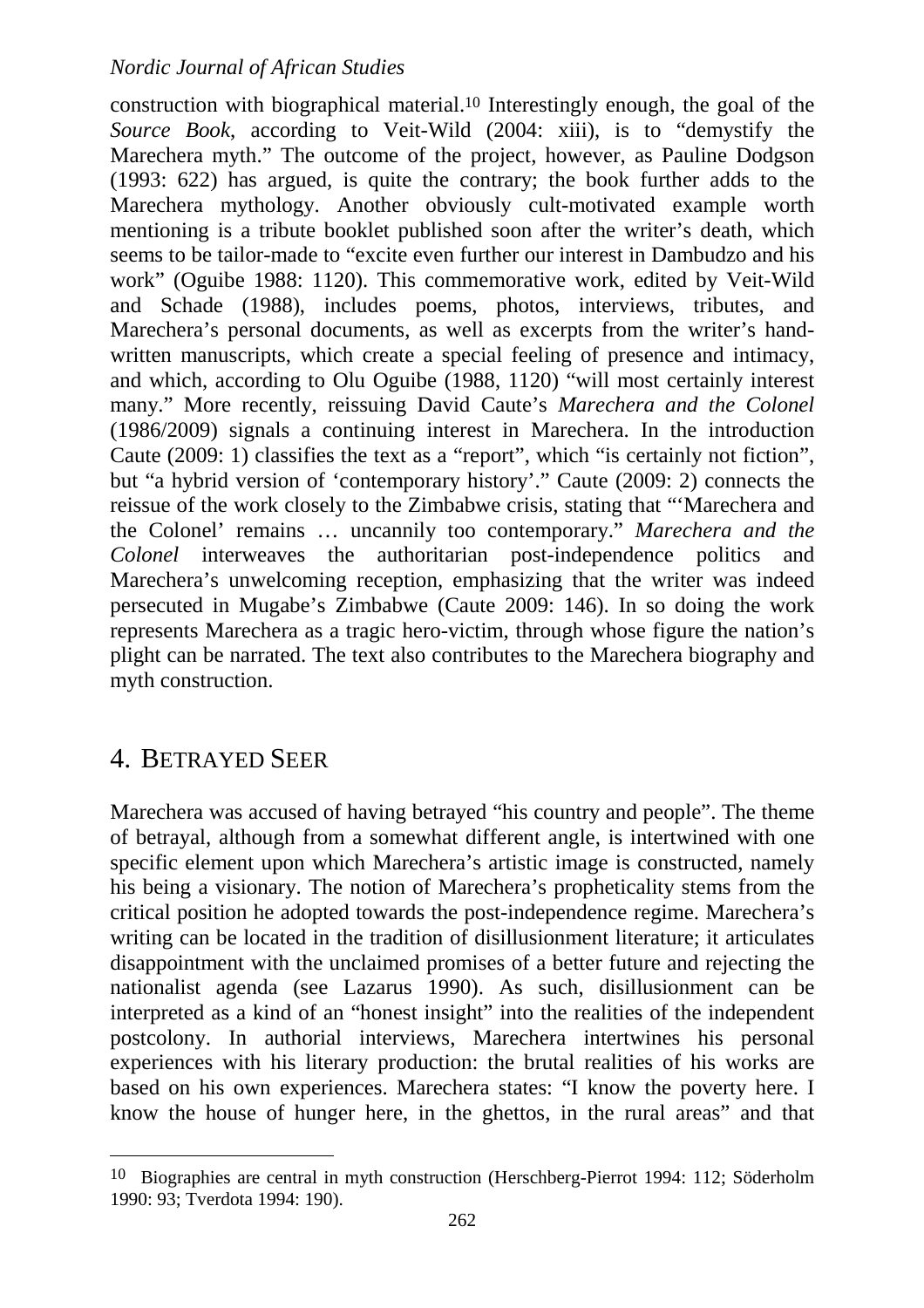*Mindblast* is "actually based on Harare" (Veit-Wild 2004: 35). The writer has claimed that "I merely state exactly what the *House of Hunger*, Zimbabwe, is like" (in Foster 1992: 58). Marechera has even made explicit statements on his position as a seer and a visionary. In an interview dealing with *Black Sunlight*, Marechera asserts that the novel was banned because it was an unpleasant representation of the situation of the country, and that the characters represented "prototypes of dissidents in Zimbabwe": "It was my projection into the future of my country" (Veit-Wild 2004: 220). In another interview Marechera discusses his authorial commitments and draws an analogy between himself and Cassandra, the misunderstood prophet from the Greek mythology:

I tend to see the writer as a kind of Cassandra figure with all this enormous talent to actually analyze, officialize intensively people's destinies, only to be cursed by censorship, by persecution, by what ever, for having that talent. But precisely because you got that talent, you must continually activate it, in spite of any opposition from any quarter. If I am a committed writer, that's what I am committed to. A vision like that transcends any political programme. This is one of the difficulties I have in writing because here in Zimbabwe people try to analyse everything from the particular contemporary political view. (Veit-Wild 2004: 41– 42.)

This notion of prophesy was later widely adopted in different contexts. In August 2007, the  $20<sup>th</sup>$  anniversary of Marechera's death was celebrated in Harare. In an article discussing this event, "a keen follower of Marechera's work", Takura Zhangazha, describes the writer's meaning as follows:

Marechera had the ability to look beyond the façade of what was Zimbabwe's 1980's. He saw the state censorship and the destruction of freedom of expressing ideas. His major strength is that he was a prophetic writer … Marechera wrote not for political reasons or to be politically correct or wrong. He wrote for generations so that they could come to terms with how Zimbabwe had evolved as a country. He was a rebel with a cause, he was a prophetic writer and sought to speak through his writings. (Kwenda 2007.)

Marechera's "visionary character" has been emphasized by other writers, too. Helon Habila (2006: 259) claims that the writer had a clear vision of what was going on in the new Zimbabwean nation: "He could see clearly through the fog of independence euphoria that it was not about the person in office, it was about power." Khombe M. Mangwanda (2004: 37) believes that the value of Marechera's work stems from his way of seeing: "Marechera occupies a privileged point from which to provide a representation of his nation". Vicki Briault Manus (2004: 20) joins the chorus:

Far from betraying Africa, Marechera was gifted with a greater vision than his critics, and saw in the ideology of post-independence Africa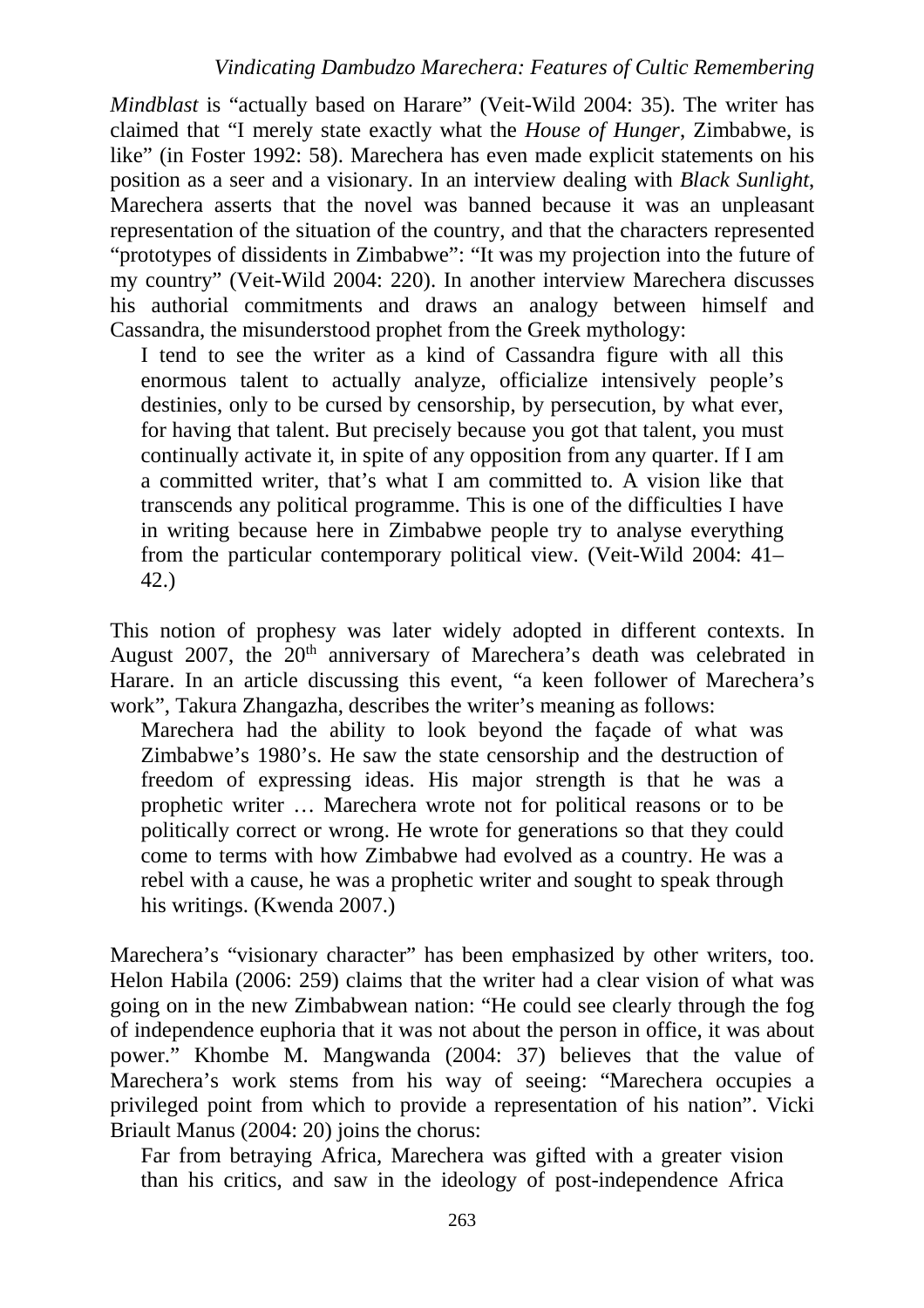nationalism simply another permutation of the oppressive modern state that he had hated in colonial Rhodesia, then in Britain.

While David Caute (2009: 2) regards interpretations of Marechera as a prophet with certain reservedness, stating that "We should ... be wary of investing our heavy drinking young egoist with the role of seer and prophet", he nevertheless claims that Marechera possessed "the true writer's instinct for sniffing out hypocrisy and corruption—the truth about things." Veit-Wild's (2006: 60–63) analysis on Marechera's "[e]xtraordinary powers of insight" reflects the problematic side of holding the position of prophet, that is, the community's refusal to believe the seer's message. Veit-Wild (2006: 63) refers to the Cassandra analogy:

These statements taken from an interview in 1986 are indeed prophetic and ring with a *sadly ironic* historical truth. … Today, eighteen years later, the Mugabe regime has turned black majority rule into political farce, and Marechera's voice has long been recognised as truly that of a Cassandra (emphasis mine).

As Veit-Wild puts it above, there is an element of sadness in the rejection of Marechera's visions during the writer's lifetime. The "irony" and "sadness" lay in the fact that the writer, whose dystopic visions have become materialized, was accused of betrayal. In current discussions the question whether Marechera "betrayed Africa" is no longer the issue: Marechera is no more remembered as the one betraying, but the one who got betrayed.

# 5. UNCLAIMED PROSPECT AND HAUNTING SPIRIT

During his lifetime Marechera published three works; the other three, partly or entirely rejected by publishers, were published posthumously after the editorial work of Flora Veit-Wild. The documents compiled on the pages of the *Source Book* tell that Marechera's debut novel *The House of Hunger* had a positive reception internationally: it was seen to represent "a new trend in African writing", with Marechera becoming the new promise of African literature (Veit-Wild 2004: 187–188). The *Source Book* includes reader reports on Marechera's manuscripts, some of which are emblematic in how they celebrate this emerging African literary star. Henry Chakava writes: "If this is Marechera's first effort, then he has a great future as a writer" (in Veit-Wild 2004: 182). Doris Lessing (in Veit-Wild 2004: 191) agrees with him on Marechera's promising talent: "If this is his first book, what may we not hope from his next…and his next?" What becomes clear from the *Source Book*, however, is that these high hopes of a great literary career were to be given up later: Marechera was unable to claim the promises that *The House of Hunger* had risen. John Wyllie's reports articulate a tension between the hopes and the actual delivery. Wyllie (in Veit-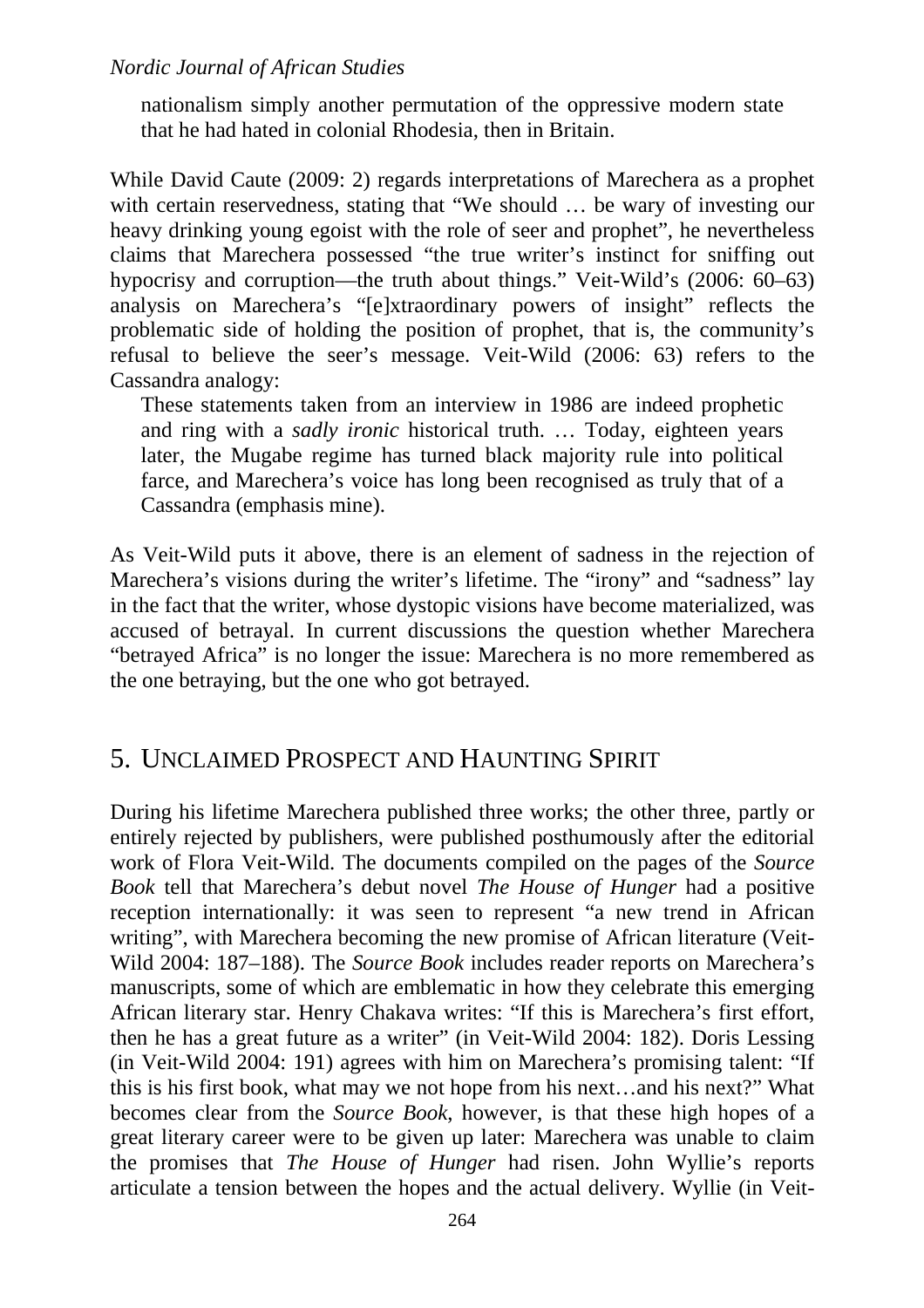Wild 2004: 204) maintains that "The young man is a genius but a badly handicapped one," and that,

The pity is, I think, that he is, now, incapable of drawing the essence out of the tragic circumstances of being black in a too white world and producing a book, backed by the great force of his sensitivity and intelligence, that will consistently savage and enthrall his readers …

Marechera's second novel, *Black Sunlight*, was not a success to be compared to his debut novella. Marechera's publisher James Currey from Heinemann's African Writers Series hoped that he could achieve a novel set in Zimbabwe. *Black Sunlight* was not quite what Currey was expecting, but he decided to publish the book: "I have decided that we ought to accept 'Black Sunlight' … This is because I hope it will remove a psychological block and that he will get down to finishing the Zimbabwean novel." (Veit-Wild 2004: 215.) The publisher's expectations went unfulfilled and *Black Sunlight* remained Marechera's last novel in Heinemann's African Writers Series.

After the writer's death a sense of sadness, concerning his early demise and the unfulfilled hopes, has been expressed. Wole Soyinka (1999: 251–252) laments that Marechera's "evident potential [was] sadly under-fulfilled", and that "it is sad, very sad, that we will never partake of the fullness of this feast, and must console ourselves with its tantalizing promise." David Pattison (2001b) has discussed Marechera's flawed literary career widely in his book *No Room for Cowardice*, and it is symptomatic how often the word "sad" keeps recurring in his text. In Pattison's work the aspect of "sadness" refers not just to Marechera's tragic life, but also to the fact that the writer was never able to fulfill the high hopes set in him:

*The House of Hunger* … remains his best work. As it was praised largely on the grounds of the potential ability of the writer … an overview of the Marechera corpus concludes that that potential was only partially realized. (Pattison 2001b: 38.)

Pattison goes on to discus one of Marechera's posthumously published works: There is a certain sadness about the final collection of work, *Scrapiron Blues, not only because the writer continues to circle irresolutely around* the familiar themes and issues first raised in *The House of Hunger,* but also due to the extreme shortness of some of the pieces which seem to indicate Marechera's failure to sustain his undoubted ability as a writer (Pattison 2001b: 39).

Marechera's work suffered from structural problems, which according to Pattison (2001b: 48), ultimately stemmed from his lived experience. Although, as Pattison (2001b: 193) claims, many of Marechera's "ills … were of his own making", the political and intellectual context of the independent Zimbabwe can also be blamed for Marechera's difficulties in blossoming as a writer: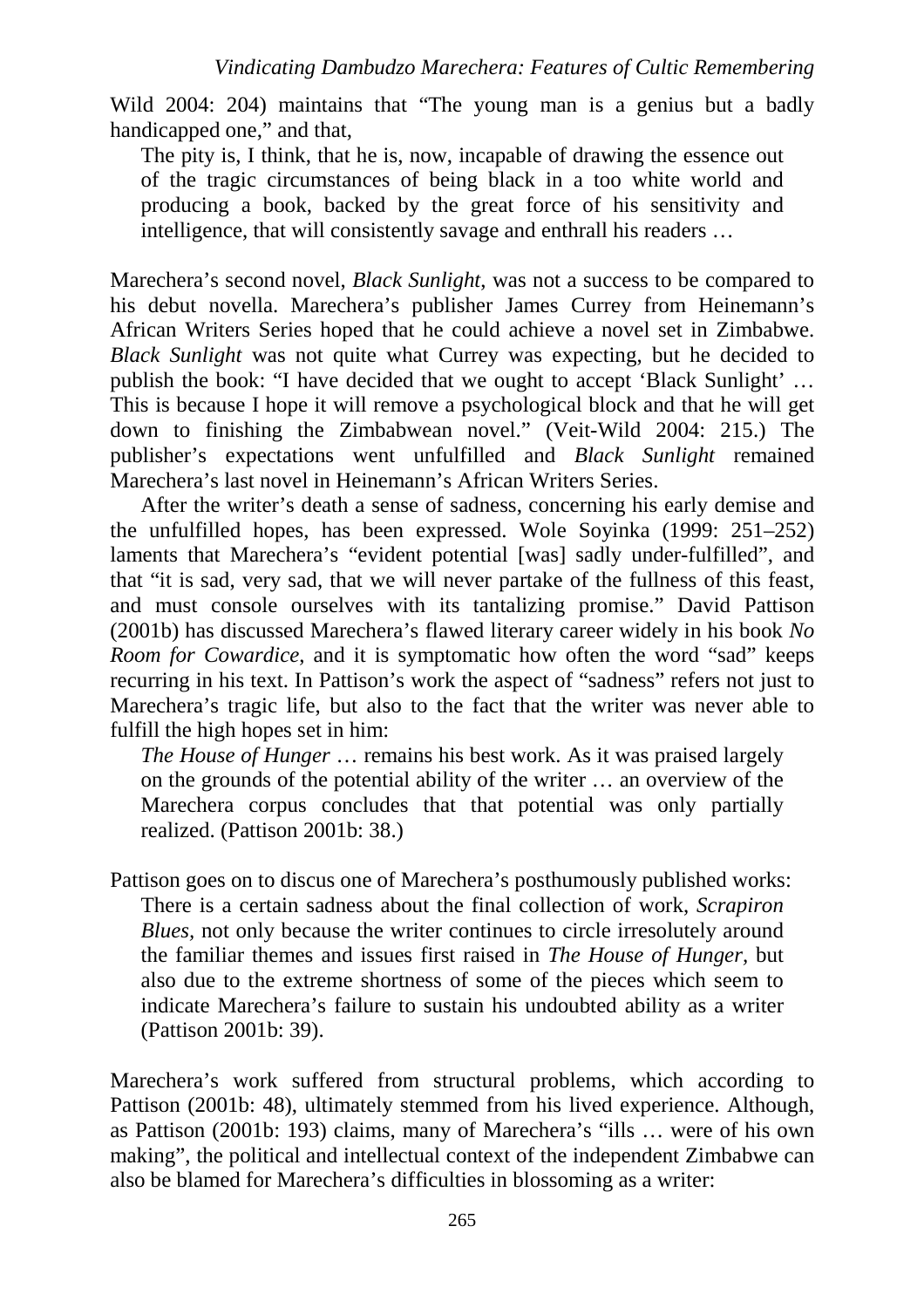It was Marechera's great misfortune to find himself in an environment that, busy with establishing a new country, had neither time nor the inclination to empathize with one who wanted to march to the tune of a different drum (Pattison 2001b: 193).

Ezenwa-Ohaeto (1988: 6) concurs with Pattison on the tragic consequences of Marechera's living environment:

Marechera's life style did not indicate that he would live in this world to a ripe old age. He grew up in Zimbabwe at a time when the country was in the turmoil of colonial rule. The reality of socio-political events thus contributed in moulding his character into a rebel. … Marechera … became both a victim of historical contradictions and a victim of social circumstances.

The notion of an unfulfilled potential leads to speculations on what Marechera *might have produced in more favorable circumstances. Sully Abu's (1987: 77)* words are illustrative of this line of thought:

Brilliant but often unfocused, his mind may yet have spawned great literary successes. He was known to be working on a fourth book. Would that book have launched him on a different literary course, heralding a maturity which his public attitude denied him?

That Marechera is considered as a wasted talent is of course already a big loss.

What makes the loss even more tragic is the fact that there is no certainty of what exactly was lost in him. Marechera's career ended before it had truly started, the readers left with an uncertainty about his potential outputs. This sense of uncertainty is typical of melancholic loss, which, according to Freud (2005: 160), remains partially subconscious. When the object of loss is partly a mystery, getting over it becomes harder, which, consequently, may lead to a refusal to accept the loss (Freud 2005: 163–164).What is symptomatic in Marechera's case from the melancholic point of view is that his legacy is seen to keep haunting the living world in a ghostly manner, a presence that indicates an unwillingness to accept the writer's final loss. Drew Shaw (2006: 274) has stated that: "Marechera … continues to haunt Zimbabwean literature and culture with his profound identity questions, his exposure of uncomfortable truths, his exploration of the unconscious, his radical non-conformity." Robert Fraser (in Veit-Wild and Schade 1988: 15) goes even further by welcoming the writer's haunting presence: "May his spirit and his courage long continue to haunt us all." Writers of fan letters are out of hand denying their loss: "Dambudzo Marechera is not Dead" or "I know you are living" (Veit-Wild 2004: 388–389). Closely related to the idea of the author's haunting presence is the preoccupation with how Marechera would react to some contemporary phenomena. As Robert Muponde (in Palmberg 2004) so felicitously puts it, "'What would he have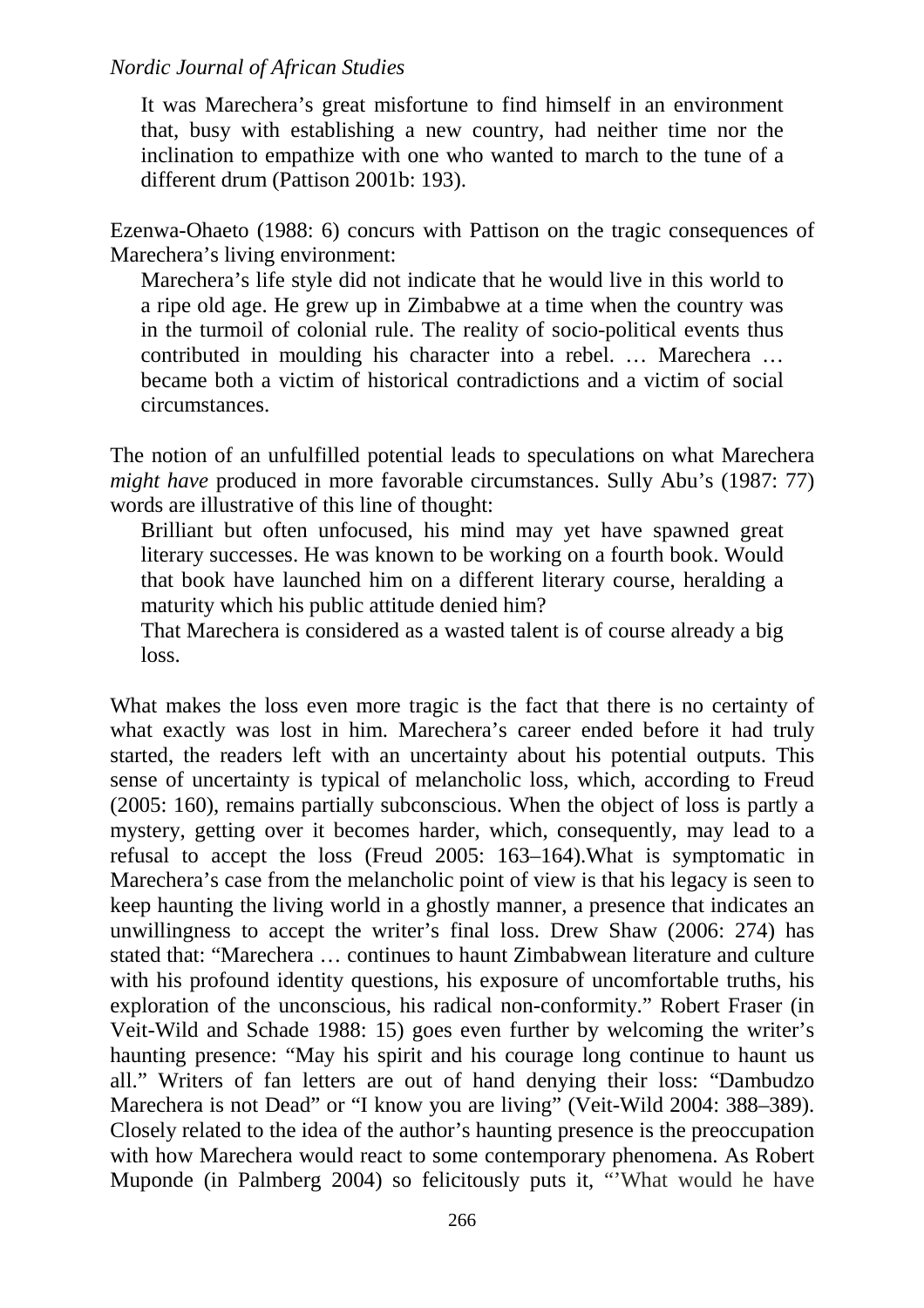said?' is a question that is often asked these days about Dambudzo Marechera." In an obituary published in the MOTO Magazine (Marechera – Flash of Lightning 1987: 22) an anonymous writer discusses the common speculations on whether Marechera was insane or not and concludes: "I would say they missed an important point here and the spirit of Marechera will not forgive them for that." More recently, Tinashe Mushakavanhu (2008) has been concerned with the question of how the author would react if he saw what is happening in Zimbabwe, asserting that "Marechera would be turning in his grave, disappointed with us, the lot who call ourselves writers, for betraying the spirit of truth that the vocation demands." Speculations on Marechera's intentions go as far as commenting on other scholars' work on the author. Preben Kaarsholm's (1994: 331) review of Veit-Wild's *Source Book* concludes as follows:

What would he have said to the idea of being resurrected and gentrified by what Wild [sic], in a Freudian slip of the keyboard, calls 'the government of the Federal Government of Germany'? Sadly, he does not have the chance to let us know.

Veit-Wild's contribution to the "Marechera industry" is also discussed by David Caute (2009: 143): "If Dambudzo could be brought back to life, would he thank her for her posthumous work … on his behalf?" These comments are interesting because they reveal questions related to authority as to how and by whom Marechera should be studied and celebrated, or, who has the authority to claim the "ownership" of his memory and his intentions.

The imagery of Marechera "haunting", together with the overflowing tones of "sadness", point towards an interpretation that there is some uneasiness in the relation to Marechera, and that the cult is shaded by a sense of collective guilt. While I would not argue that the reason Marechera has become a cult icon stems *uniquely* from the feeling of guilt, it, nonetheless, forms a significant part of the cult by motivating the vindicative efforts.

# 6. SCAPEGOATING AND CONTEXTS OF REMEMBRANCE

As demonstrated earlier, the glorifying surface of the Marechera cult conceals affects of guilt. In guilt-motivated cults, there is a need for a scapegoat; often this role is given to the cult object's spouse, parents, a hostile reviewer, an institution, or even an entire community (Tverdota 1994: 190). Who, then, is to blame for the wrongdoings Marechera got subjected to? As the documents on his failures to produce a body of work of uniform quality suggest, his life style could be the cause of his hardships. However, what is also suggested is that Marechera's life style resulted from his difficulties to bear the harsh colonial and post-colonial realities and thus his anarchic-bohemian attitude was not, in the end, a matter of choice. This mindset frees Marechera from the allegations of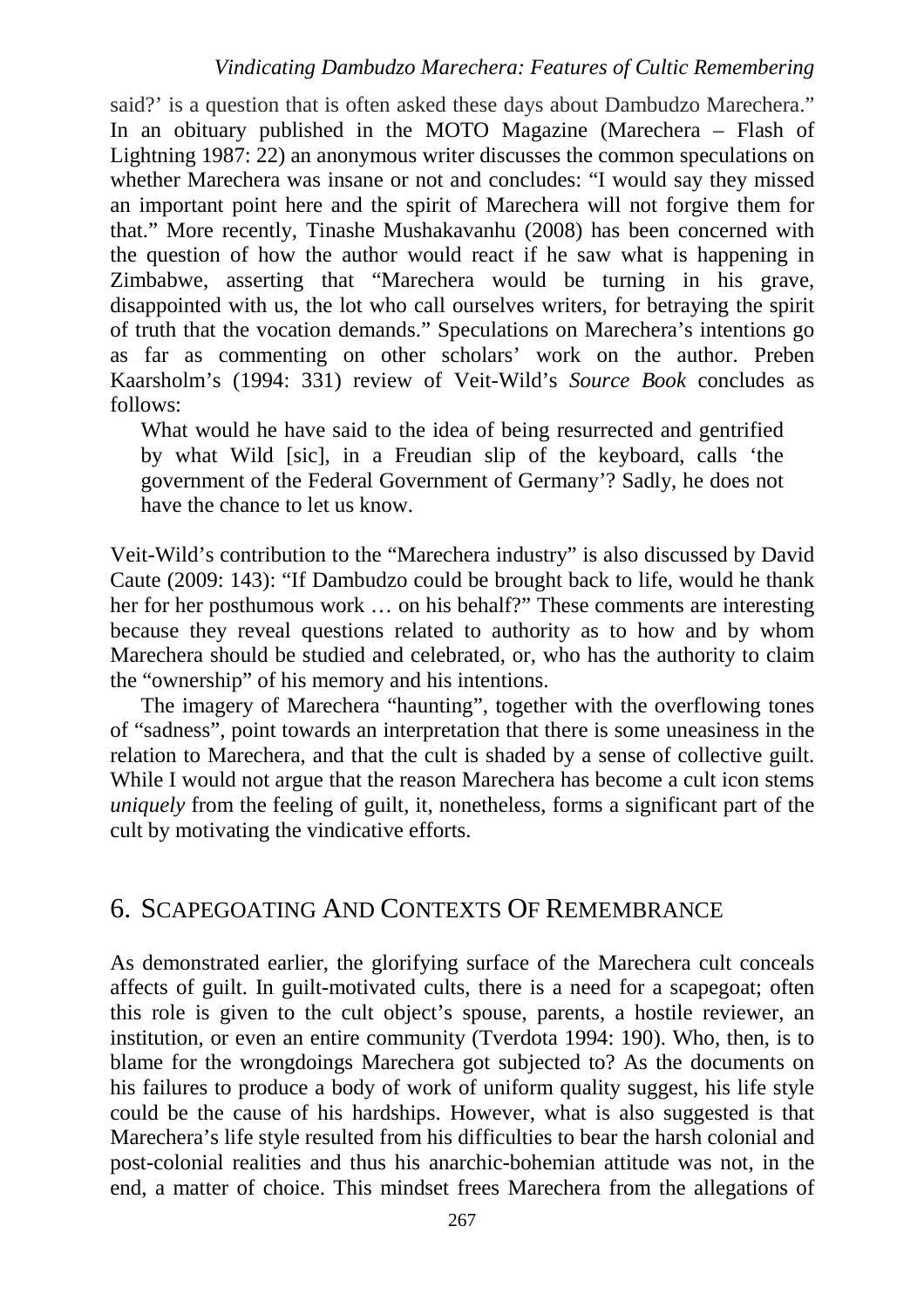being himself the culprit for his failures and puts the blame on the difficult circumstances he lived in. Further, an anonymous group of hostile critics and other uncomprehending contemporaries are also pointed at as scapegoats. A quote from a fan letter puts this mindset into words: "During his living times, did Zimbabwe and its institutions realise the genius full of potential? Did those in high places responsible for our literary works afford him the right atmosphere to bloom?" (in Veit-Wild and Schade 1988: 12.) Robert Fraser (1993: 2042) discusses Marechera's capacity to "peer beyond the clothes", noting that, "There is something about the example, much about the work, that continues still to shame us." In a similar vein, an undefined collectivity takes the blame on itself in Olu Oguibe's (1988: 1120) text: "We made and destroyed Dambudzo Marechera." While a sense of guilt may not be a straightforwardly empowering aspect in the cult phenomena, it must, nevertheless, be seen as a means of distinction that signals an *awareness* that wrongs have been committed and that they require rectification. Moreover, as the use of the first person plural suggests, individual writers include themselves into an imagined guilty community that supposedly shares the esteem and sense of loss for Marechera.

Remembering in a social context never "just happens": it is an intentional activity, serving specific ends. When considering the needs motivating the Marechera cult, it is rather obvious that the Zimbabwe crisis has contributed to its emergence. The author did not receive understanding from his Zimbabwean contemporaries and was announced as the enemy of the post-colonial nation. Today, in contrast, it is emphasized how "veracious" Marechera's dystopic views on the rulers of the post-colonial state were. Identifying with Marechera provides the followers with a means of distinction, an act of disassociating oneself from the hegemonic discourses of the rulers: as Munoda Mararike (in Veit-Wild 2004: 391) puts it, "we could not commemorate Marechera's anniversary without criticizing the government." The narrative of Marechera's Zimbabwe is not one of a heroic nation: it is a narrative of a nation whose foundation was set on the legacy of colonial, authoritarian vision of power. Through the sad memory of Marechera, this less heroic story of the Zimbabwean nation is unveiled. It is interesting that, paradoxically, Marechera is remembered both as a victim and a hero: on the one hand, he is represented as the victim of a misunderstanding environment, whereas on the other hand, his uncompromising unwillingness to conform to the rules set for an artist in that particular context has contributed to his public image as a rebel and an icon of resistance. Currently, the discourse of resistance-heroism seems to be the overriding one, although the notions of victimhood and betrayal echo beneath the glorifying surface. Besides the Zimbabwe crisis, another important factor contributing to the Marechera phenomenon can be seen in the rise of the postcolonial paradigm in the academic world, which has made it possible to celebrate Marechera's literary legacy by setting anew the context of interpretation for his work.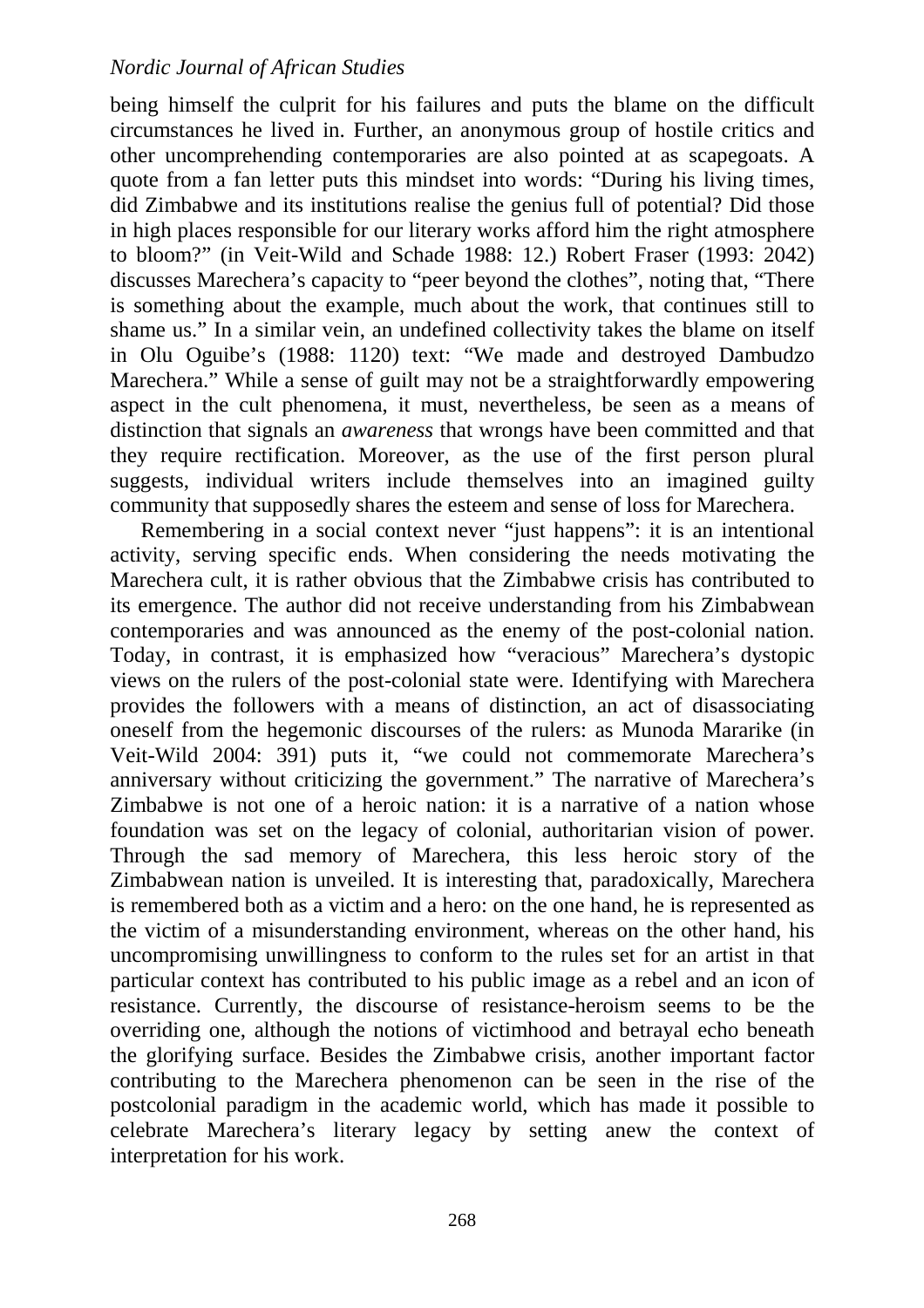#### *Vindicating Dambudzo Marechera: Features of Cultic Remembering*

I have identified some central features of the discursive construction of the Marechera phenomenon. Marechera's memory is marked by feelings of regret, which ultimately reveal an affect of guilt that motivates the willingness to compensate the past wrongdoings to which Marechera is seen to have become subjected. Today, Marechera's spirit is actively kept alive and he is seen to haunt the living world, which is illustrative of the uneasiness to accept his loss. The phenomenon around Marechera bespeaks the fact that the author represents a relevant site of sense-making in the present.

### **REFERENCES**

| Abu, S. 1987. |  |  |  |
|---------------|--|--|--|
|---------------|--|--|--|

*Dambudzo Marechera (1952–1987). An Obituary of Zimbabwe's Well Known Writer*. **African Events** 3(9): 76–77.

#### Barthes, R. 1984.

*Essais critiques IV. Le bruissement de la langue*. Paris: Editions du Seuil.

Ben-Amos, D. 1999.

Afterword. In: D. Ben-Amos and L. Weissberg (eds.), *Cultural Memory and the Construction of Identity*, pp. 297–300. Detroit: Wayne UP.

Bourdieu, P. 1984.

*Distinction. A Social Critique of the Judgement of Taste.* Translated from French by R. Nice (London, Melbourne and Henley: Routledge and Kegan Paul). Originally published as *La distinction.* C*ritique sociale de jugement.* 1982.

Brutus, D. 1999.

Preface. In: F. Veit-Wild and A. Chennels (eds.), *Emerging Perspectives on Dambudzo Marechera*, pp. ix–x. Trenton and Asmara: Africa World Press.

#### Buuck, D. 1997.

*African Dobbelganger: Hybridity and Identity in the Work of Dambudzo Marechera*. **Research in African Literatures** 28(2): 118– 131.

Cairnie, J. and D. Pucherova. 2012.

Introduction. In: Julie Cairnie and Dobrota Pucherova (eds.), *Moving Spirit. The Legacy of Dambudzo Marechera in the 21st Century*, pp. 19–22. Zürich: LIT Verlag.

#### Caute, D. 2009/1986.

*Marechera and the Colonel. A Zimbabwean Writer and the Claims of the State*. London: Totterdown.

"Censorhip–Does it clean the Mind?" 1984. **MOTO Magazine** 23, 5–6.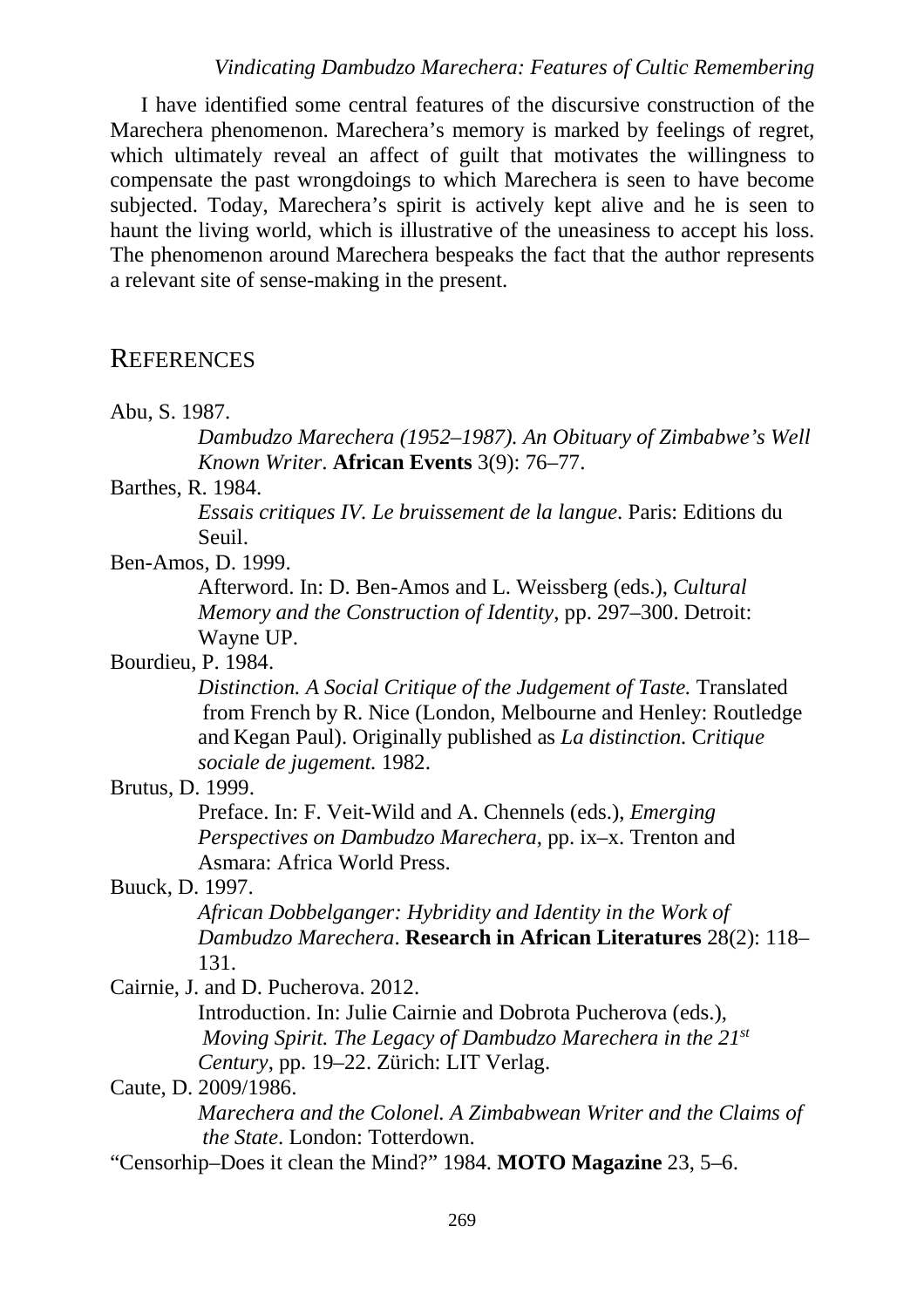| Chan, S. 2003.                                                            |  |
|---------------------------------------------------------------------------|--|
| <i>Robert Mugabe: A Life of Power and Violence. London and New</i>        |  |
| York: I.B. Tauris.                                                        |  |
| Chennels, A. and F. Veit-Wild. 1999.                                      |  |
| Introduction: The Man Who Betrayed Africa? In: F. Veit-Wild and A.        |  |
| Chennels (eds.), <i>Emerging Perspectives on Dambudzo Marechera</i> , pp. |  |
| xi-xix. Trenton and Asmara: Africa World Press.                           |  |
| Contat, M. 1994.                                                          |  |
| Sartre/Beauvoir, légende et réalite d'un couple. In: P.Dávidházi and J.   |  |
| Karafiáth (eds.), Literature and its Cults. La littérature et ses cultes, |  |
| pp. 123–156. Budapest: Argumentum.                                        |  |
| Dávidházi, P. 1998.                                                       |  |
| The Romantic Cult of Shakespeare. Literary Reception in                   |  |
| Anthropological Perspective. New York: Palgrave MacMillan.                |  |
| Dodgson, P. 1993.                                                         |  |
| <i>Review.</i> African Affairs 92(369): 621–622.                          |  |
| Ezenwa-Ohaeto. 1988.                                                      |  |
| Tribute to Dambudzo Marechera. African Literature Association             |  |
| <b>Bulletin</b> $14(1)$ : 6–9.                                            |  |
| Facebook, "Dambudzo Marechera".                                           |  |
| http://www.facebook.com/pages/Dambudzo-Marechera/13562508332              |  |
| (Accessed 3 February 2014).                                               |  |
| Foster, K. 1992.                                                          |  |
| Soul-Food for the Starving: Dambudzo Marechera's House of                 |  |
| Hunger. Journal of Commonwealth Literature 27(1): 58-70.                  |  |
| Fraser, R. 1993.                                                          |  |
| The Bitter Innocence of Excess. West Africa 8-14 November: 2042.          |  |
| Freud, S. 2005                                                            |  |
| Murhe ja melankolia sekä muita kirjoituksia. Edited and translated        |  |
| from German by M. Lång (Tampere: Vastapaino). Originally                  |  |
| published as Gesammelte Werke: Chronologisch geordnet 1–17,               |  |
| 1941-1952.                                                                |  |
| Gaylard, G. 1993.                                                         |  |
| Dambudzo Marechera and Nationalist Criticism. English in Africa           |  |
| $20(2): 89 - 105.$                                                        |  |
| Grossberg, L. 1995.                                                       |  |
| Mielihyvän kytkennät. Risteilyjä populaarikulttuurissa. Edited and        |  |
| translated from English by J. Koivisto, M. Lehtonen, E. Puoskari and      |  |
| T. Uusitupa.Tampere: Vastapaino.                                          |  |
| Habila, H. 2006.                                                          |  |
| On Dambudzo Marechera. The Life and Times of an African Writer.           |  |
| The Virginia Quarterly Review Winter: 251–260.                            |  |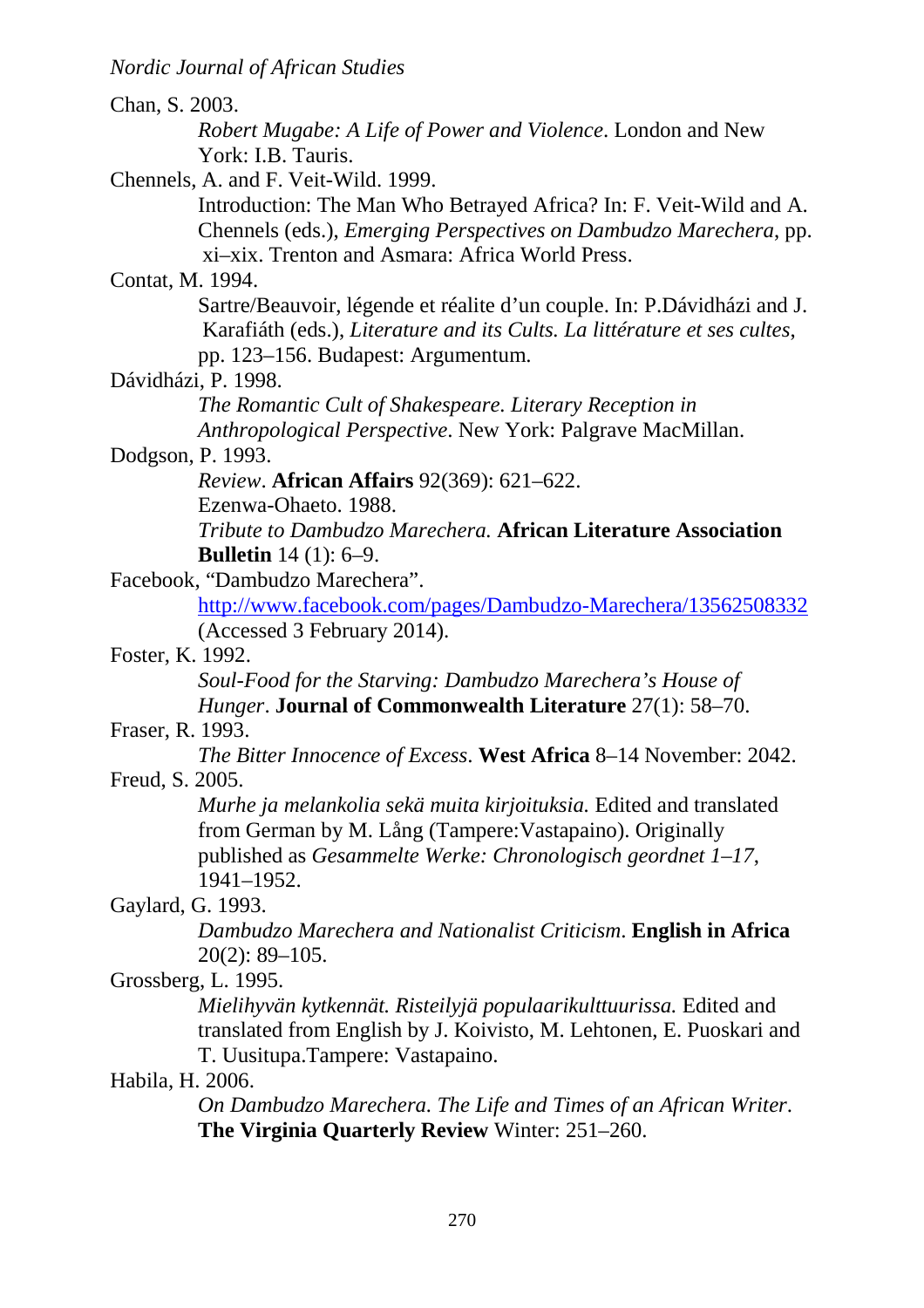Herschberg-Pierrot, A. 1994. Proust et le biographique. In: P. Dávidházi and J. Karafiáth (eds.), *Literature and its Cults. La littérature et ses cultes*, pp. 111–122*.*  Budapest: Argumentum. Hills, M. 2002. *Fan Cultures.* London and New York: Routledge. Jenson, J. (1992). Fandom as Pathology: The Consequences of Characterization. In: L. A. Lewis (ed.), *The Adoring Audience. Fan Culture and Popular Media*, pp. 9–29. London and NewYork: Routledge. Kaarsholm, P. 1994. *Review*. **Journal of Southern African Studies** 20(2): 328–331. Kwenda, S. 2007. "Dambudzo Marechera Remembered". http://allafrica.com/stories/200708230501.html (accessed: 3 February 2014). Lahdelma, T. 2004. Samastuminen ja syyllisyys. In: T. Lahdelma, R. Niemi-Pynttäri and O. Oja (eds.), *Laji, tekijä, instituutio*, pp. 322–325. Helsinki: SKS. Lambek, M. 1996. The Past Imperfect: Remembering as Moral Practice. In: P. Antze and M. Lambek (eds.), *Tense Past. Cultural Essays in Trauma and Memory*, pp. 235–254. New York and London: Routledge. Lazarus, N. 1990. *Resistance in Postcolonial African Fiction*. New haven and London: Yale UP. Mangwanda, K. M. 2004. *Dambudzo Marechera's Zimbabwe: A Nation of Captives*. **Commonwealth Essays and Studies** 26(2): 37–45. Manus, V. B. 2004. *My Golgatha a Chickenyard: The Cultural Heritage of Dambudzo Marechera*. **Commonwealth Essays and Studies** 27(1): 19–26. "Marechera – Flash of Lightning". 1987. **MOTO Magazine** 58: 22. Mushakavanhu, T. 2007. *Dambudzo Marechera (1952–1987): 20 Years Later!* http://www.zimgreats.com/index.php?option=com\_content&task=vie w&id=1326&Itemi=26 (accessed: 30 January 2008). Oguibe, O. 1988. *Tragic Genius*. **West Africa** June 20: 1120. Palmberg, M. 2004. *Robert Muponde: Land as the text of Zimbabwean history*. http://www.nai.uu.se/research/finalized\_projects/cultural\_images\_in\_a nd\_of/zimbabwe/literature/muponde/ (accessed 3 February 2014).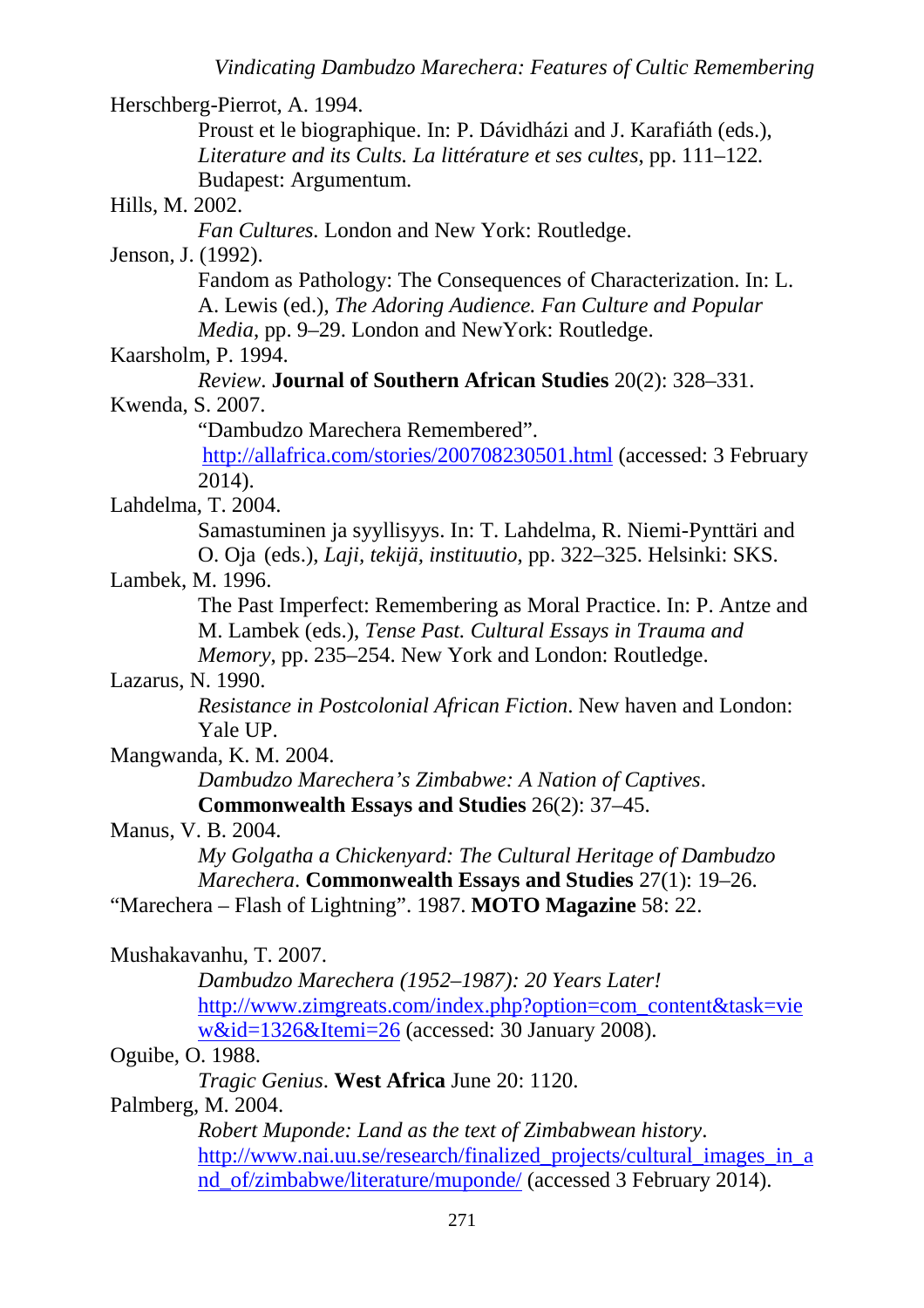| Pattison, D. 1994. |                                                                                                                                                                                                                  |
|--------------------|------------------------------------------------------------------------------------------------------------------------------------------------------------------------------------------------------------------|
|                    | Call No Man Happy: The Black Insider, Marechera's Journey to                                                                                                                                                     |
|                    | <i>Become a Writer?</i> Journal of Southern African Studies 20(2): 221–                                                                                                                                          |
|                    | 239.                                                                                                                                                                                                             |
| 2001a              | Oxford, Black Oxford: Dambudzo Marechera and the Last Colony in<br>Africa. In: D. M. Mengara (ed.), Images of African Stereotypes and<br><i>Realities</i> , pp. 343–374. Trenton and Asmara: Africa World Press. |
| 2001b              | No Room for Cowardice. A View of the Life and Times of Dambudzo<br><i>Marechera</i> . Trenton and Asmara: Africa World Press.                                                                                    |
| Primorac, R. 2006. |                                                                                                                                                                                                                  |
|                    | The Place of Tears. The Novel and Politics in Modern Zimbabwe.<br>London and New York: Tauris Academic Studies.                                                                                                  |
| Reddy, G. 1984.    |                                                                                                                                                                                                                  |
|                    | Dambudzo Marechera: Zimbabwe's Prodigal Son. New African<br>200:64.                                                                                                                                              |
|                    | Saresma, T. and U. Kovala. 2003.                                                                                                                                                                                 |
|                    | Kultit. Fanaattista palvontaa, yhteisöllistä toimintaa vai ironista<br>leikkiä? In: U. Kovala and T. Saresma (eds.) Kulttikirja. Tutkimuksia<br>nykyajan kultti-ilmiöistä, pp. 9-21. Helsinki: SKS.              |
|                    | Shaw, Drew. 1999.                                                                                                                                                                                                |
|                    | Transgressing Traditional Narrative Form. In: F. Veit-Wild and A.<br>Chennels (eds.), <i>Emerging Perspectives on Dambudzo Marechera</i> , pp.<br>3–21 Trenton and Asmara: Africa World Press.                   |
| 2006               | 'Deviant' Innovations in Zimbabwean Writing: From the Racial<br>Divide to Same Sex Desire. The Round Table 95(384): 273–281.                                                                                     |
|                    | Söderholm, S.1990.                                                                                                                                                                                               |
|                    | Liskokuninkaan mytologia. Rituaali ja rocksankarin kuolema: Jim<br>Morrison - kultin etnografinen tulkinta. Helsinki: SKS.                                                                                       |
| Soyinka, W. 1999.  |                                                                                                                                                                                                                  |
|                    | <i>Scrapiron Blues:</i> My Book of the Year. In: F. Veit-Wild and A.<br>Chennels (eds) <i>Emerging Perspectives on Dambudzo Marechera</i> , pp.<br>251–252. Trenton and Asmara: Africa World Press.              |
| Tapureta, B.2009.  |                                                                                                                                                                                                                  |
|                    | Zimbabwe: Marechera Enigma Lives on.                                                                                                                                                                             |
|                    | http://allafrica.com/stories/200901261282.html (Accessed 3 February                                                                                                                                              |
|                    | 2014).                                                                                                                                                                                                           |
|                    | Toivanen, A-L. 2009.                                                                                                                                                                                             |
|                    | 'Hänen henkensä elää': Dambudzo Marecheran nerous.                                                                                                                                                               |
|                    | Kulttuurintutkimus $26(2-3)$ : 31–46.                                                                                                                                                                            |
| Tverdota, G. 1994. |                                                                                                                                                                                                                  |
|                    | La biographie comme passion. In: P. Dávidházi and J. Karafiáth (eds.)                                                                                                                                            |
|                    | Literature and its Cults. La littérature et ses cultes, pp. 185–194.<br>Budapest: Argumentum.                                                                                                                    |
|                    |                                                                                                                                                                                                                  |